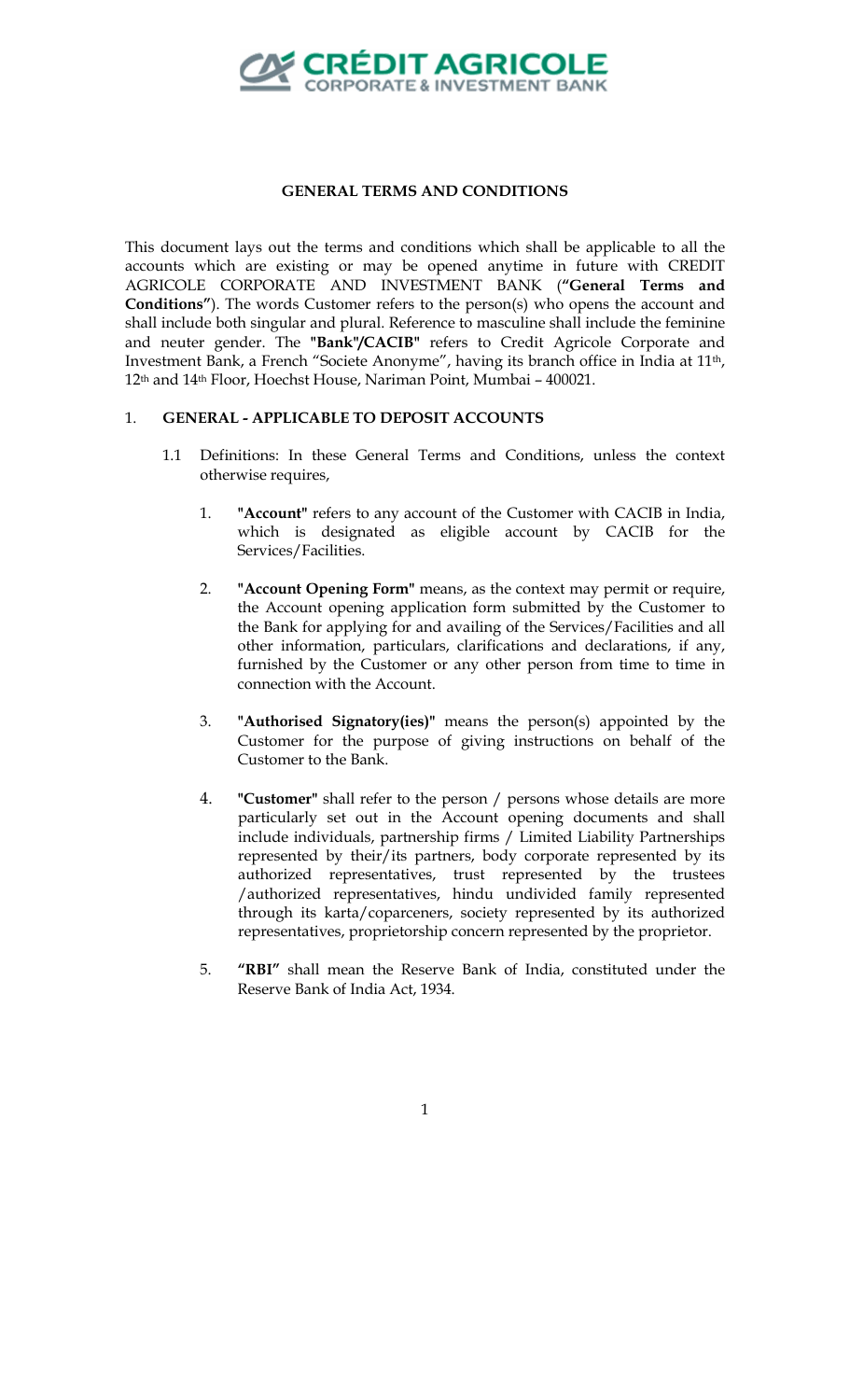

- 6. "Sanctions Authority" means (a) the United States of America; (b) the United Nations; (c) the European Union (or any of its member states); (d) the United Kingdom; (e) the Republic of Singapore or (f) the respective institutions and agencies of any of the foregoing including the Office of Foreign Assets Control of the U.S. Department of the Treasury ("OFAC"), the United States Department of State, the United States Department of Commerce, the French Treasury, Her Majesty's Treasury.
- 7. "Sanctions" means any economic, financial or trade sanctions laws, regulations, embargoes or other restrictive measures adopted, administered, enacted or enforced by any Sanctions Authority.
- 8. "Sanctioned Country" means any country or territory which is, or whose government is, the target of country-wide or territory-wide Sanctions.
- 9. "Sanctioned Person" means a person that: (a) is, or is, directly or indirectly, owned or controlled (as such terms are defined by the relevant Sanctions Authority) by, or acting on behalf of, one or more persons or entities on any list of designated or restricted persons or entities maintained by a Sanctions Authority; or (b) is otherwise the target or subject of Sanctions.
- **10. "Schedule of Fees/Charges"** shall mean schedule of fees/charges as prescribed by the Bank from time to time on the Bank's website/ branches etc.
- 11. **"Services/Facilities"** shall mean the services/facilities provided by CACIB, from time to time, in connection with the Customer's account including savings accounts, term deposit accounts, current accounts, or such other service intimated subsequently.
- 12. **"Website"** refers to the website owned, established and maintained by CACIB located at the URL http://www.ca-cib.com/global-presence/ india.htm or any modifications or amendments thereto.
- 1.2 The Customer hereby agrees to abide by the Bank's General Terms and Conditions and rules in force and the changes thereto in the General Terms and Conditions from time to time relating to his/her/its Account as communicated and made available on the Website.
- 1.3 The Customer agrees and confirms that in consonance with these General Terms & Conditions, the Customer shall adhere to special product specific terms and conditions as the Bank may prescribe from time to time. The Customer agrees and confirms that any other services/facilities may be offered at the discretion of the Bank, on special conditions, which may be separately agreed to between the Customer and the Bank. In case of conflict between any of these General Terms and Conditions and special product specific terms and conditions of any Services/Facilities, such special product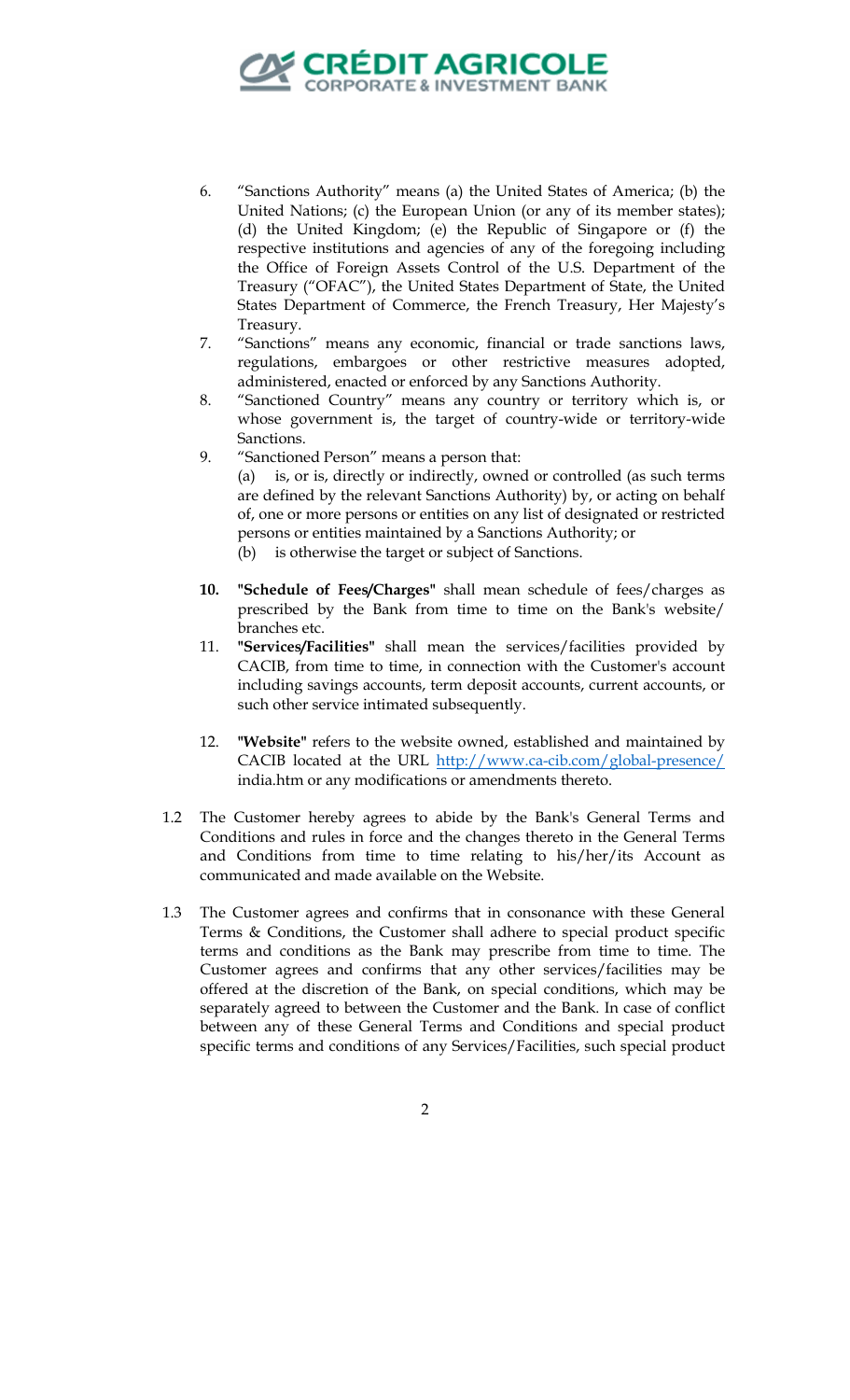

specific terms and conditions shall, in case of the particular Services/ Facilities to which they relate, prevail.

- 1.4 The Customer agrees that the opening and maintenance of the Account is subject to rules and regulations introduced or amended from time to time by the RBI or any other regulatory body. The customer agrees that the Bank before opening any deposit account will carry out a due diligence as required under Know Your Customer (**"KYC"**) guidelines of the Bank. The Customer would be required to submit necessary documents or proofs, such as identity, address, signature, photograph and any such information to meet with KYC, Anti-Money Laundering (**"AML"**) or other statutory/regulatory requirements. Further, after the Account is opened, in compliance with the extant regulatory guidelines, the Customer agrees to submit the above documents again at periodic intervals, as may be required by the Bank.
- 1.5 The Customer agrees that the Bank may at its sole discretion, amend these General Terms and Conditions governing any of the Services/Facilities provided to Customer's Accounts either wholly or partially at any time.
- 1.6 All instruments received for deposit or credit to the Account other than cash will be provisional and the proceeds of any such instrument shall not be considered to be current or available funds until the Bank has collected the same in cash or unconditional credit accepted by the Bank and final settlement has been made. All deposits or credits given to the Account will be subject to charge back or refund at any time prior to such collection or unconditional acceptance as aforesaid.
- 1.7 All instruments drawn on the Bank and cashed for the Customer or remitted to, transferred or placed in the Account will be subject to charge back or refund, if, for any reason, such instrument is found not payable or recoverable and regardless of whether the instrument has been deemed finally paid under the provision of any law, regulation, clearing house rules or for any reason whatsoever or that the credit given has been used by the Customer in any manner or considered by the Bank as available for withdrawal or that the charge back or refund will cause the Account to be overdrawn.
- 1.8 The Bank shall not be liable either for dishonouring any cheque, draft, note, acceptance and other instrument due to insufficient funds resulting from such charge back or refund of any instrument or for any instrument lost in transit or for omission, neglect or default by any other bank, agent or subagent in collecting proceeds.
- 1.9 The Bank shall not be obligated to present for collection more than once any instruments to be cashed for the Customer or deposited or credited to the Account by the Bank may also at its sole discretion make any number of representments of any returned instrument and the Bank shall not be liable to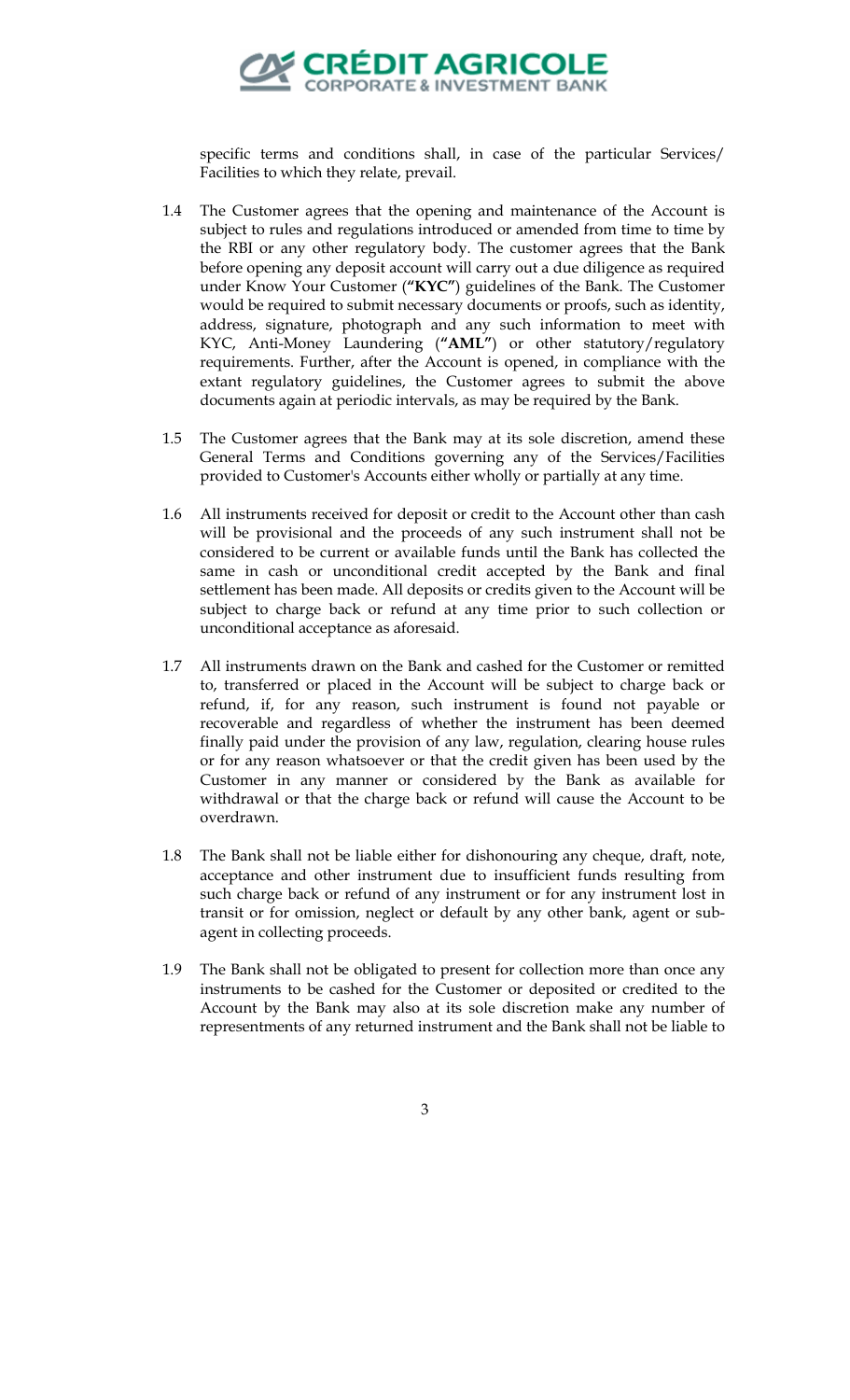

the Customer for any reason whatsoever for non-payment or any other liability arising in connection with any such representment.

For ease of reference, deposits to the Account may be referred to in this General Terms and Conditions as 'deposits' or 'deposited' as the context may require.

- 1.10 In the event the Customer has been offered an overdraft facility, any instrument paid or charged back or any credit reversed or any charge made to the current account and as a result thereof the current account is overdrawn, the Customer shall forthwith on being intimated by the Bank in writing repay the amount of each overdraft to the Bank. The Bank may at its sole option and discretion charge interest on such overdraft at such rate as the Bank may determine. The Customer hereby agrees and undertakes to pay the said interest as may be specified by the Bank and hereby authorizes the Bank to debit the Customer's Account with the amounts of all such interest.
- 1.11 The Bank may, but shall not be obligated to, pay any instrument or debit any fee or charge, which may cause the Account to be overdrawn. The payment of any instrument and/or debiting the fee or charges on one occasion will not obligate the Bank to pay and/or debit the Account on any other or subsequent occasion nor shall it give rise to a course of dealing or usage of trade.
- 1.12 Statements of the Account will be rendered monthly or as requested by the Customer vide the Account Opening Form. Any such statement of the Account shall for all purposes, be considered correct and the Bank shall not be liable for any instrument or payment charged to the account or for any error in the statement of the Account as rendered unless and until the Customer notifies the Bank in writing of the claim within seven (7) days from receipt of such statement of the Account.
- 1.13 To stop payment of a cheque, full details of the cheque as well as the reason for requesting the Bank to place a stop payment order must be given in writing duly signed by the Customer. The stop payment order will become effective on the succeeding banking day (the **"Effective Date"**) following the date of its acceptance by the Bank and will remain effective from the Effective Date of the order, unless cancelled by the Customer. Provided, however the Bank shall not be liable if the payment of such cheque is made by the Bank prior to the Effective Date. The Bank's prevailing charge shall be levied for each stop payment order.
- 1.14 The Customer understands that as per extant RBI guidelines, opening of any current account requires declaration of existing credit facilities with any of the Bank's branches or any other bank. The Customer shall declare details of any such credit facilities enjoyed with any bank at the time of opening of such Account, as per the required format therein. The Customer undertakes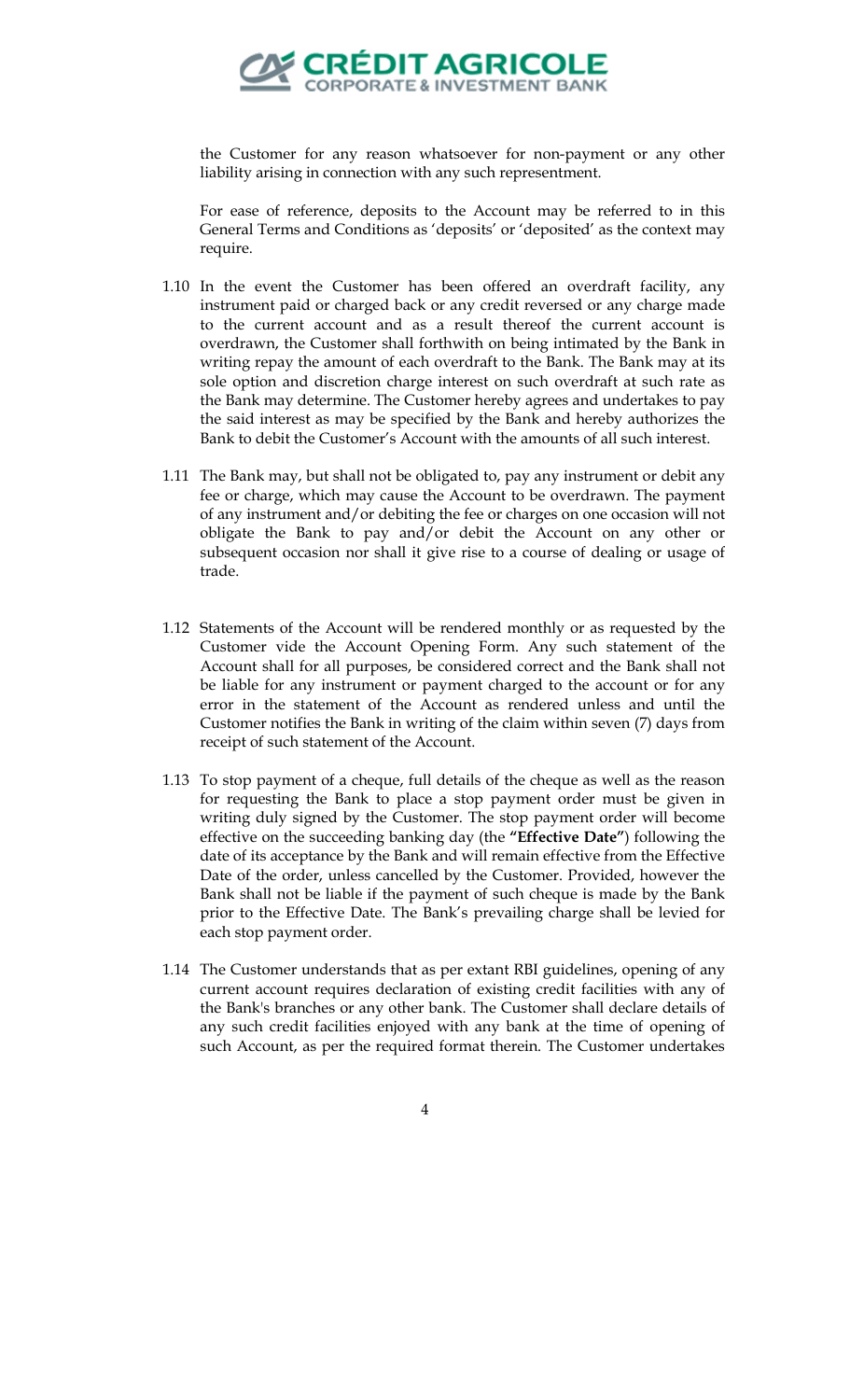

to obtain the requisite no objection certificate/s from such bank/s and hand it/them over to the Bank before the account gets opened.

- 1.15 The Customer agrees to repay to the Bank on demand, unconditionally, the amounts of overdrafts that the Bank may grant to the Customer from time to time, together with interest accrued thereon. The Customer agrees that this does not imply that the Bank is bound to grant to the Customer any credit facility whatsoever.
- 1.16 The Customer understands that an Account may be opened in the names of: a) An individual in his / her own name; b) persons in their joint names; c) A company, partnership firm, sole proprietorship firm, Hindu undivided family, trust, association or other entity as may be permitted by the Bank in their respective names.
- 1.17 The Customer hereby agrees that as per directives of RBI, no interest shall be payable on the balance maintained in the current account.
- 1.18 The initial minimum deposit to open an Account is as per the Bank's norms prevailing from time to time.
- 1.19 The Bank reserves the right to prescribe minimum balance to be maintained with respect to the accounts as per the Bank's norms prevailing from time to time. If the minimum balance is not maintained, the Bank may charge interest and / or impose charges as it may deem fit, in accordance with the Bank's norms prevailing from time to time and the RBI directives in this regard.
- 1.20 In connection with any stop payment order, the Customer hereby agrees to indemnify and hold the Bank harmless against any loss, damage, costs or expenses (including reasonable attorney's fees whether litigation be involved or not and if involved, whether at the trial or appellate levels or in pre-or post-judgement proceedings) incurred by the Bank as the result of the nonpayment of any cheques or as a result of the certification or payment of any charge through inadvertence or omission on the part of the Bank or the return of any other instrument drawn by the Customer and returned for insufficient funds occasioned by such certification or payment; and the Customer shall promptly notify the Bank in writing if the cheque is recovered or destroyed or if for any reason the stop payment order might be cancelled. The Customer authorizes and directs the Bank to accept stop payment orders given by competent authorities or authorities empowered by law in that behalf.
- 1.21 Subject to the Bank's then prevailing Schedule of Fees / Charges, the Customer may, from time to time, instruct the Bank to debit the Account for domestic or international transfer of funds, the issuance of bank cheques and drafts, the purchase of foreign exchange and other services as may be provided by the Bank. Any instructions must either be in writing signed by a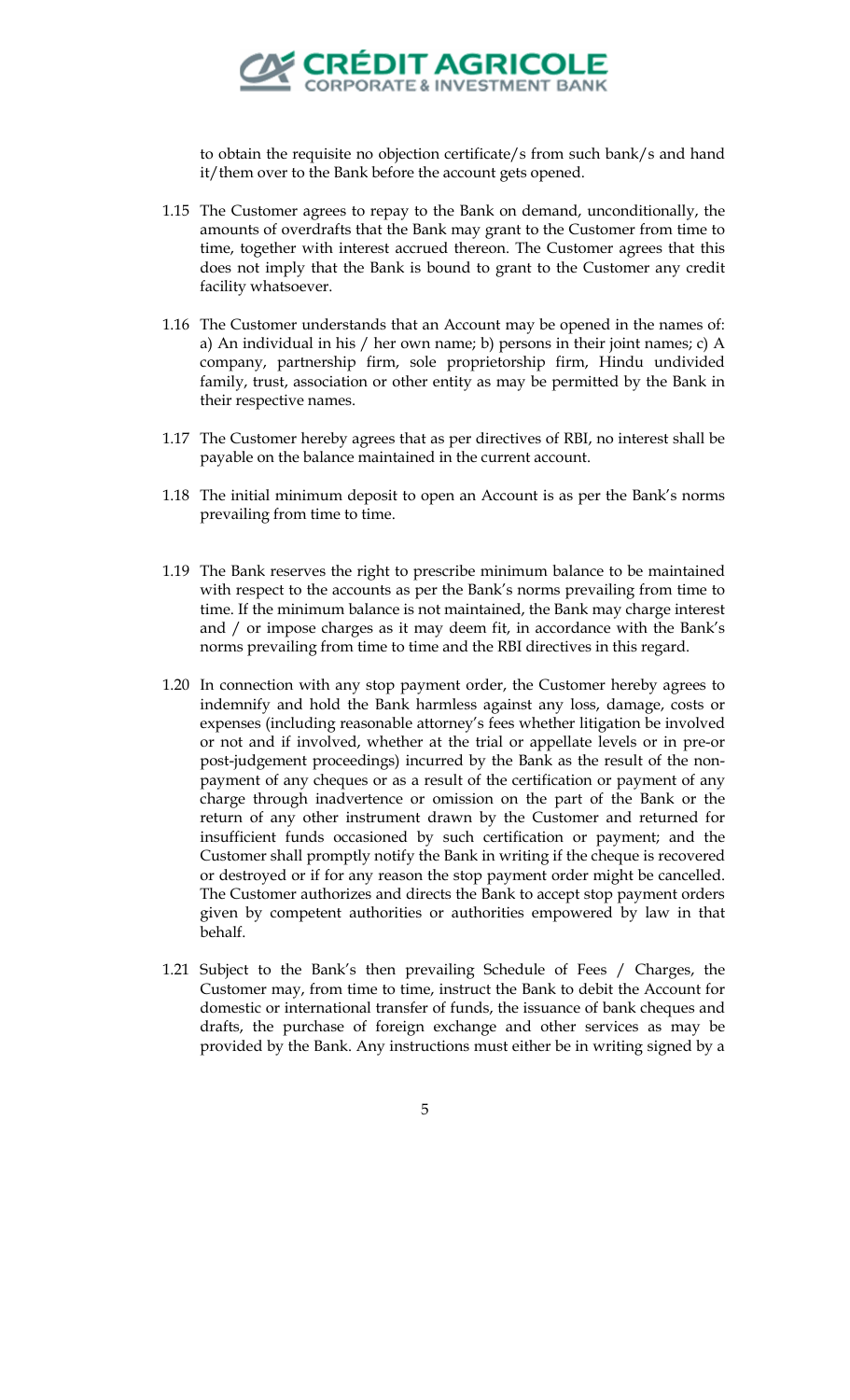

Customer or in a properly authenticated telex through an office of Credit Agricole Corporate and Investment Bank or an office of any subsidiary or affiliate thereof or a correspondent bank. The Bank is authorized from time to time and at its sole option and discretion, to accept telephonic, email or oral instructions, but the acceptance of same on any one occasion shall not obligate the Bank to accept the same on any other occasion and shall not give rise to a course of dealing or usage of trade. The Bank shall have the right, and the Customer hereby authorizes and directs the Bank to debit the Account, at any time and from time to time, for amounts necessary to fund any of such Services or any other transactions of whatever kind involving the Account or any part thereof, for the Bank's charges or fees for furnishing such services or for such transactions, and for all charges and expenses incurred by the Bank (including costs and reasonable attorney's fees whether litigation be involved or not, and if involved, whether at the trial or the appellate levels or in pre-or post-judgement proceedings) in connection with any such Services or transactions, the collection of any instrument, returned or dishonoured instruments or overdrafts regardless of the reason therefore. The Bank may, from time to time and at any time, at its sole discretion, for any reason whatsoever and without prior notice to anyone, refuse to provide any Service or to permit any transaction with respect to the Account or any part thereof, and shall not be obligated to provide any Service or to permit any transaction when the amount on deposit in the Account is insufficient to fund the services or transactions or to pay any of the aforesaid charges, fees, costs or expenses arising in connection therewith. The Bank shall not be liable for dishonouring any instrument because of insufficient funds in the Account resulting from the deduction therefrom of any of the aforesaid funds, charges, fees, costs or expenses. Any act done by the Bank pursuant to the power and authority herein-before conferred shall be fully binding on the Customer.

- 1.22 Except for the Bank's failure to exercise ordinary care, or to act in good faith, the Bank shall not be liable to the Customer in any manner whatsoever for any loss, damage, cost or expenses (including attorney's fees) occasioned by or arising in connection with any service provided by the Bank or for any other transaction of whatever kind involving the Account, or any portion thereof, whether caused by the default or negligence of the Bank, or any of the Bank's officers, agents, employees, correspondents, subsidiaries affiliates or any defacto or dejure domestic or foreign government or agency thereof or any court or judicial body, levy or tax, embargo, moratorium, war, revolution, confiscation, insolvency, fluctuations or loss in exchange, mistakes or delays in transmission or communication, loss or damage in transit, act of god, or force majeure.
- 1.23 The Customer shall indemnify and hold the Bank harmless against any loss, damage, cost or expense (including reasonable attorney's fees whether litigation be involved or not, and if involved, whether at the trial or appellate level or in pre-or-postjudgement proceedings) incurred by the Bank in any manner whatsoever, including any action sounding in tort, which the Bank
	- 6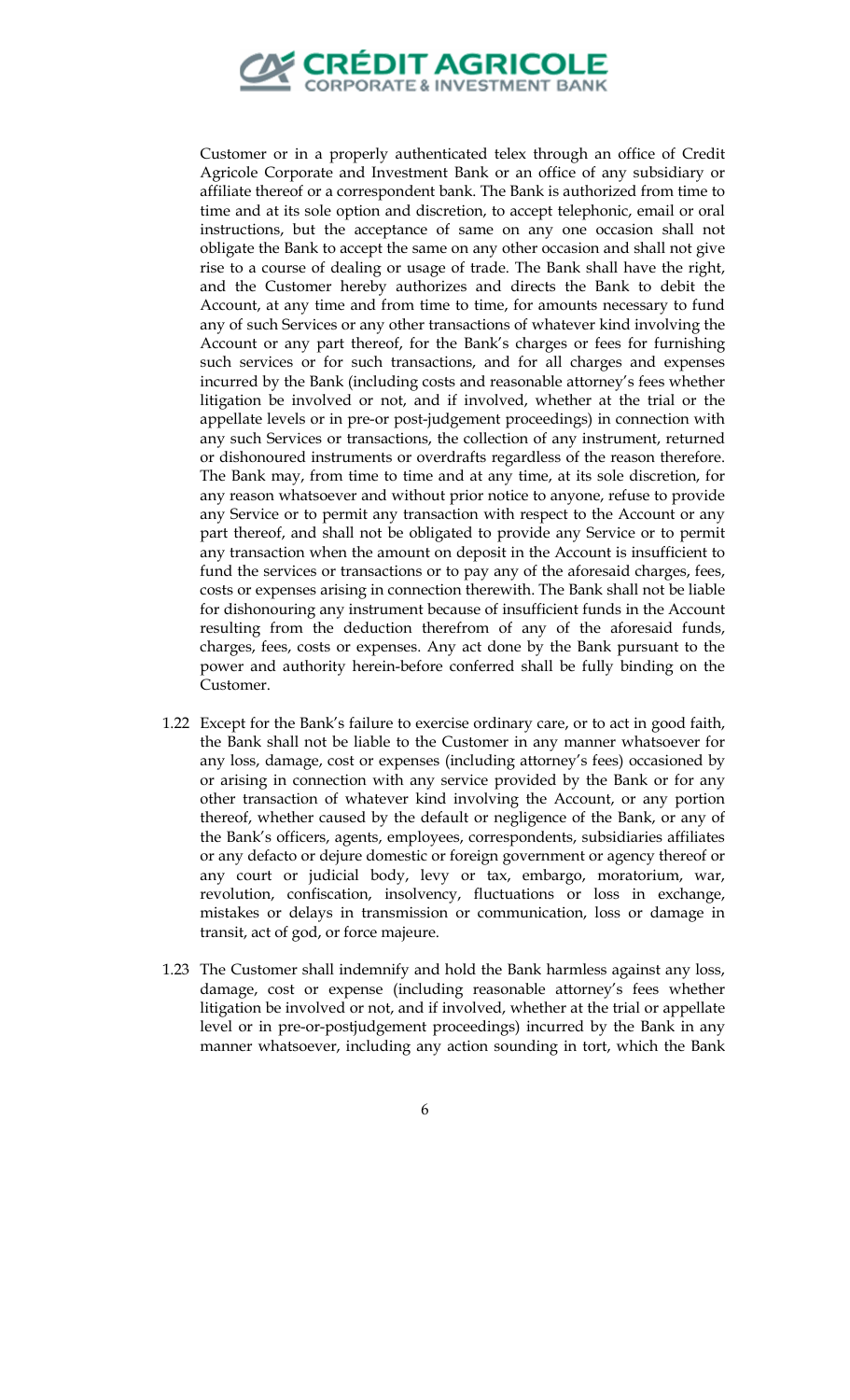

may sustain or incur in connection with any service provided by the Bank, or for any other transaction of whatever kind involving the Account or any portion thereof, whether caused by the default or negligence of the Bank, or any of the Bank's officers, employees, correspondents, subsidiaries, affiliates, or any third person or entity, or caused by any reason whatsoever beyond the Bank's control, including, without limiting the generality of the foregoing, any present or future law, decree, regulation or control rightfully or wrongfully exercised by any defacto or dejure domestic or foreign government or agency thereof or any court or judicial body, levy or tax, embargo, moratorium, war, revolution, confiscation, insolvency, fluctuations or loss in exchange, mistakes or delays in transfer or communication or damage in transit, act of god, or force majeure.

- 1.24 The unenforceability of any aspect of these General Terms and Conditions shall not affect the enforceability of any other provision hereof, and any unenforceable provision shall be severable herefrom.
- 1.25 The Customer agrees that the Bank is not obliged to honor a cheque drawn on it and presented for payment more than three (3) months after date of issuance. The Bank will not be responsible if it prematurely honors any postdated instrument. The Bank may, at its discretion, without notice to anyone, and for any reason whatsoever, terminate the Account at any time by mailing a termination notice to the Customer, at his last address shown on the records of the Bank, accompanied by a cheque/pay order for the balance in the Account.
- 1.26 To secure any and all indebtedness and liability of the Customer or, if more than one, of any of them to the Bank, however and whenever incurred or evidenced, whether direct or indirect, absolute or contingent, or due or to become due, irrespective of the currency, place of payment or place of booking of the obligation, the Customer hereby authorizes the Bank at its option and at any time without notice to the Customer, or, if more than one, to any of them (the giving of notice being expressly waived), to exercise a right of lien / set off of the balances, credits, deposits and moneys and instruments now or hereinafter in the Account against any such indebtedness or liability (whether or not then due) of the Customer; or if more than one, of any of them, to the Bank or any of its branches or group companies and / or affiliates in any jurisdiction, whether any such indebtedness or liability was incurred by the Customer, singly or jointly with any other Customer or with any other person or entity. The provision shall apply to any joint account with right of survivorship, including any account held by a husband and wife, and shall be deemed specifically authorized by each Customer. The Bank shall not be liable for dishonouring any instrument where the exercise of the right of set off results in there being insufficient funds in the Account to honour any instrument presented for payment. If the Customer avails of any loan/facilities from the Bank or any of its branches or group companies and / or affiliates in any jurisdiction the repayment of which is overdue, the Bank shall have the right to debit the Account in exercise of the right of set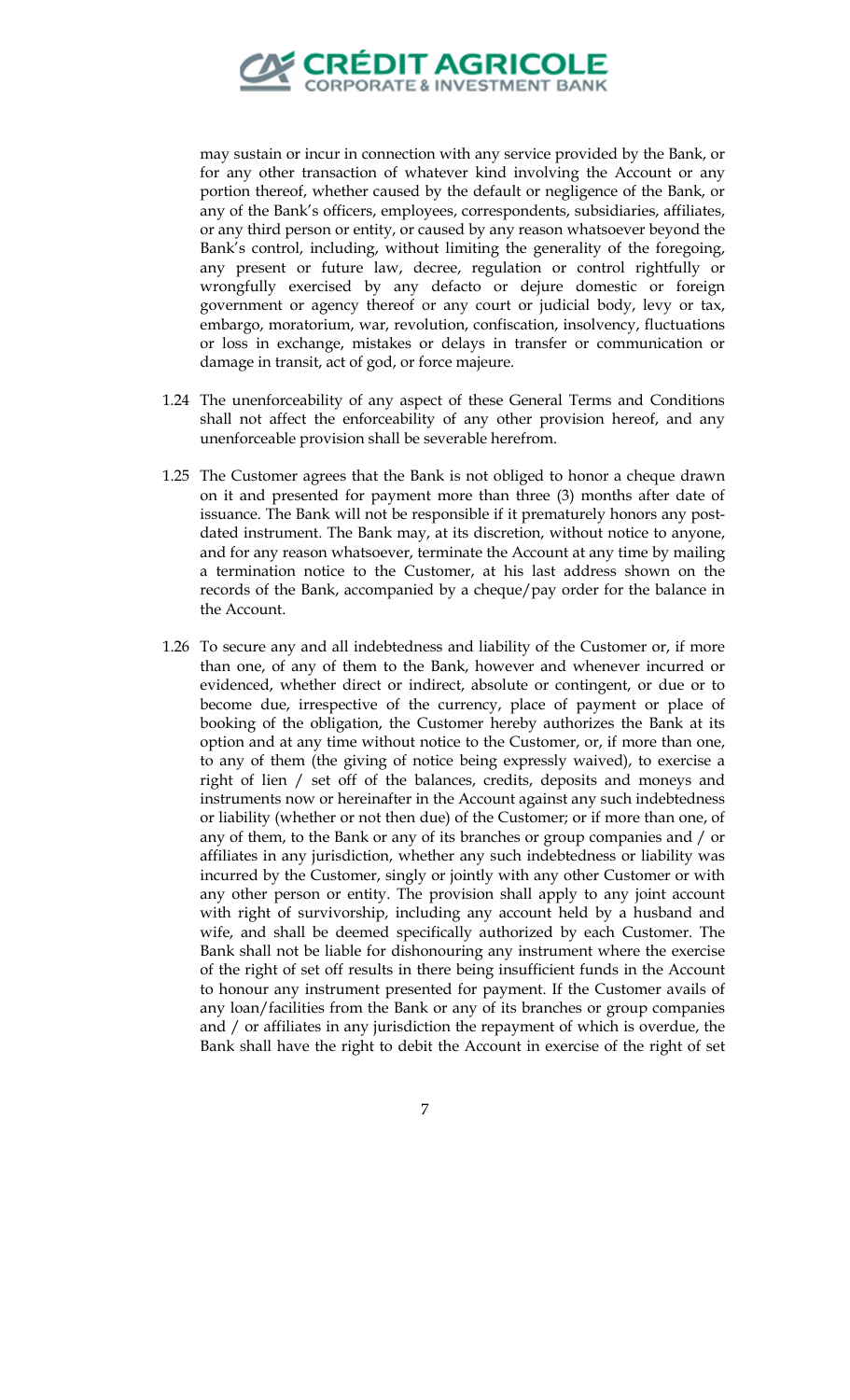

off, notwithstanding that by reason of such debit the Account is caused to be overdrawn. Any security created/to be created in favour of the Bank or any of its branches or group companies and / or affiliates in any jurisdiction will be available for the overdraft created due to such set off.

- 1.27 If the Account be in the name of two or more natural persons, and a joint account be indicated on the signature card establishing the Account, including any Account held by a husband and wife, shall be conclusively deemed to be held by the Customers as joint tenants with right of survivorship and not as tenants in common. Unless otherwise instructed, any one of the Customers may singly (i) make deposits to the Account, with or without the endorsement of any other payee(s); (ii) withdraw, transfer, dispose of, give receipts and acquittances for, execute powers of attorney or assignments or issue stop payment instruction in connection with and instruct as to all or any part of the balance.
- 1.28 If the Account be in the name of two or more natural persons, and a joint account be indicated on the signature card establishing the Account, the said joint account can only be closed by obtaining joint signatures of the Account holders on the closure instructions.
- 1.29 The Bank is authorized to credit to the Account, funds or instruments belonging to or payable to the Customers, or any of them, in the event of the death of any of the Customers, all rights, title, interest and claim in, to, and in respect of, the Account and the additions thereto, and the obligation of the Bank created by the Account, less all proper set offs and charges in favour of the Bank, shall vest in the surviving Customer(s) and the Account shall continue to be governed by the provisions hereof and until such time as it is closed or terminated. Upon the death of any of the Customers, the Bank will be promptly notified and provided with an official certificate as to such death. Upon death of any of the Customer, the proceeds may be transferred: (a) in case of joint account, to the surviving account holder and / or (b) in other cases, to the nominee of such account holder. Any payment made by the Bank to the nominee shall effectively be credited by the bank as a trustee of the legal heirs of the deceased customer. In the event the Account is overdrawn for any reason whatsoever, the Customers (including the estate of any Customer of whose death no intimation has been received by the Bank) shall be jointly and severally liable to the Bank for the same.
- 1.30 The Bank shall mail, or make available, any and all correspondence and statements of accounts, to any of the Customers.
- 1.31 As per the current regulatory guidelines in force, RBI has instructed banks to discontinue issue of fresh cheque books in the event of dishonor of cheque valuing Rupees one crore or more on four occasions during a financial year for want of sufficient funds in the account.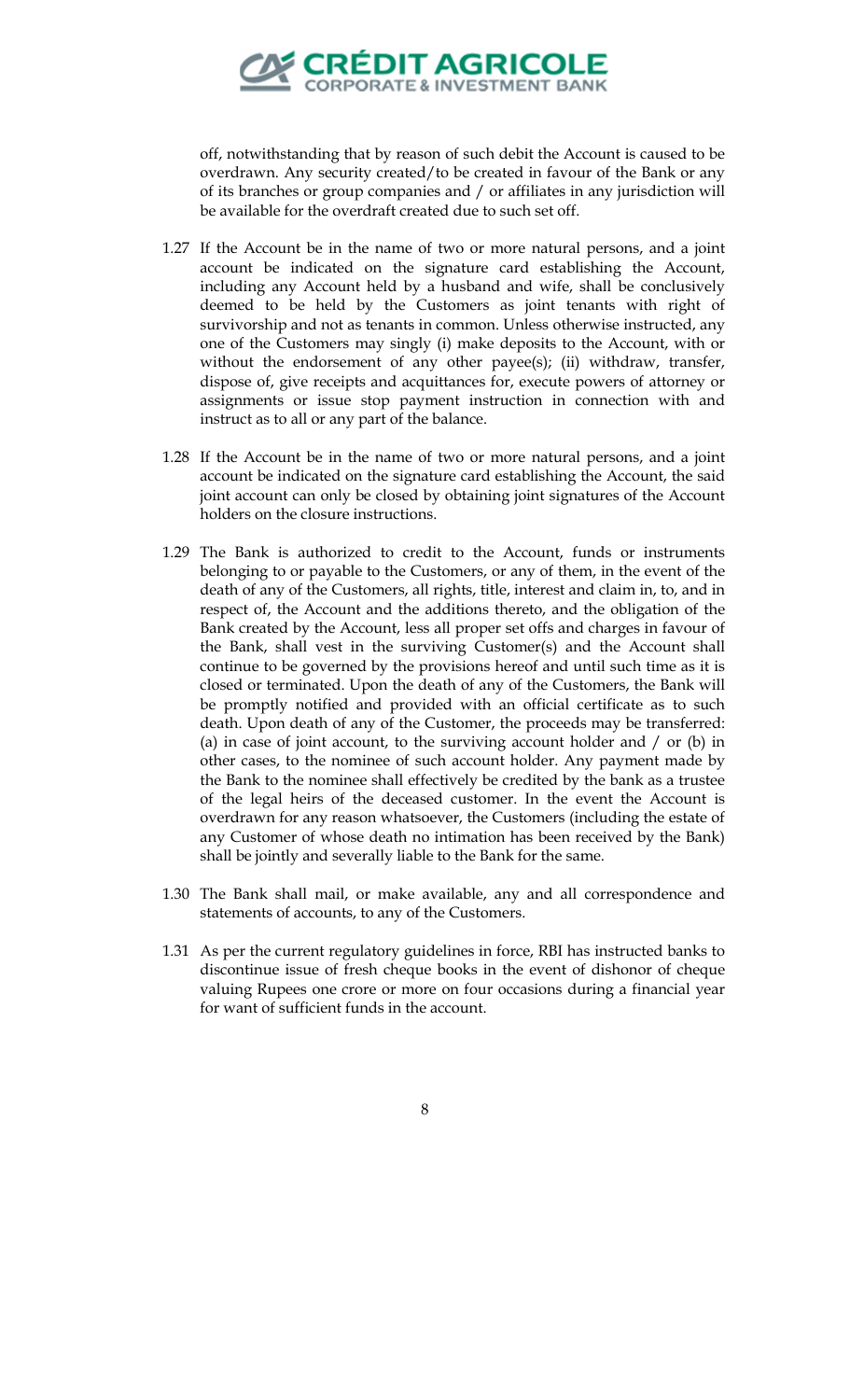

These guidelines also provide banks with power to close the current account of the concerned client at its discretion.

The banks are required to provide the client a cautionary advice on the dishonor for a third time, drawing their attention to the aforesaid condition and consequent stoppage of cheque facility. Similar advice may be issued in case the bank intends to close the account.

- 1.32 The Bank may from time to time and at any time, in its sole discretion, for any reason whatsoever and without prior notice to any one, refuse any deposit, limit the amount which may be deposited, return all or part of any deposit or change the amount of any charges or fees for Services hereunder or for any other transactions of whatever kind involving the Account or any part thereof.
- 1.33 The Bank may also without the consent of the Customer amend its General Terms and Conditions, rules and regulations and the tariff from time to time. The Bank will display the said amendment on the notice board/ Website and the same will be effective from that day onwards. All changes of whatever nature that may be required by any governmental or other authority having jurisdiction over the General Terms and Conditions and/or the Account, or the proceeds thereof, shall be deemed operative as to the Account, without notice to the Customer, from the time under law, rules, regulations or other matter, requiring any such change, becomes effective.
- 1.34 The Customer hereby agrees to be governed with regard to all deposits and withdrawals and all other transactions or matters pertaining to the Account, or to which the following may apply, by the provisions of these General Terms and Conditions and by the rules and regulations of the RBI and any law of the Government of India applicable to the Account, or by any applicable clearing house rules, and by the charter, by-laws and rules and regulations of the Bank all as the same are now in force or may hereafter be amended or changed.
- 1.35 The Customer shall indemnify and hold the Bank harmless against any and all loss, damage, cost or expense (including reasonable attorney's fees whether litigation be involved or not, and if involved, whether at the trial or appellate levels or in pre-or post-judgement proceedings) incurred by the Bank in connection with any claim, demand, action, cause of action or administrative investigation or proceedings arising from any alleged violation of any of the laws, rules or regulations by the Customer or by the Bank when acting upon the instructions or order of the Customer or from any failure of the Customer to comply with these General Terms and Conditions.
- 1.36 If a claim is made to the Bank for the recovery of any part of any collected instrument (including any instrument cashed for the Customer) after final payment thereof, on the ground that such instrument was altered or bore a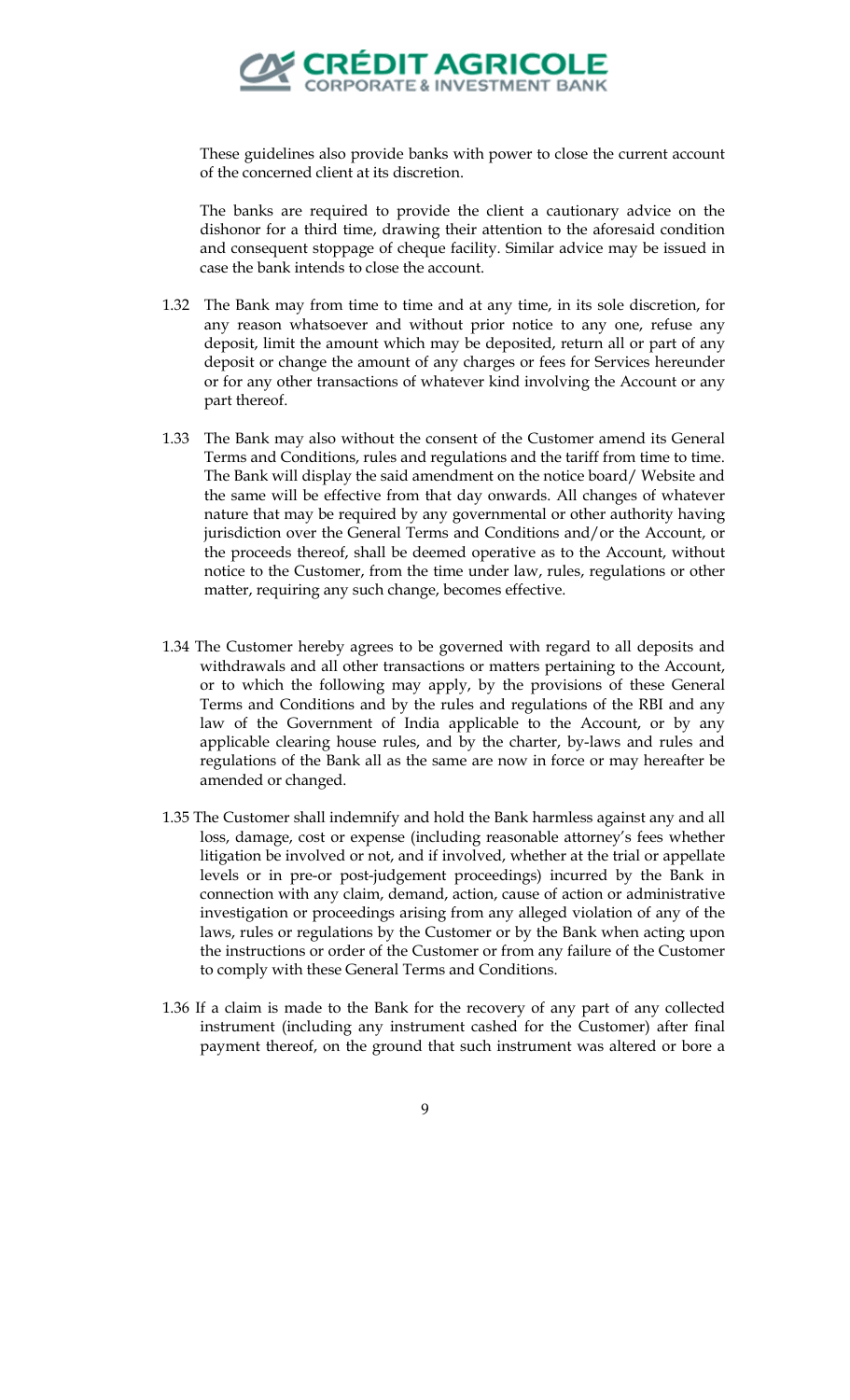

forged or unauthorized signature or endorsement or was otherwise not properly payable, the Bank may withhold the amount thereof from the Account until final determination of such claim.

1.37 Except as otherwise provided herein, no waiver or modification hereof shall be deemed to be made by the Bank, unless in writing and duly executed on behalf of the Bank and each waiver or modifications, if any, by the Bank shall apply only to the specific instance involved.

## **1.38Sanctions:**

- 1.38.1 The Bank shall have the right to suspend or delay executing or processing any payment instruction in connection with any Account in order to carry out such investigations with respect to any information or transaction relating to such payment instruction as the Bank in its sole discretion deems necessary for the purposes of compliance with Sanctions.
- 1.38.2 The Bank shall have the right to reject or suspend any payment or transfer into or from any Account and to block or freeze the related funds or any Account, where the Bank determines in its sole discretion that any such payment or transfer may cause a breach of any Sanctions.
- 1.38.3 The Bank shall not be liable for any delay in or refusal of execution of a payment instruction or service or rejection of any transaction or funds or for the blocking or freezing of any Account or funds as a result of the Bank's investigation of any information or transaction in connection with any Account or any action taken by it to comply with Sanctions.
- 1.38.4 The Customer shall promptly supply information required by the Bank in respect of any payment or transfer or other operation relating to any Account, including without limitation, the purpose, nature, destination and origin of funds relating to any operation in connection with the Account and any supporting documents and other evidence in relation thereto.
- 1.38.5 The Customer shall not:
	- (a) directly or indirectly, use any of the proceeds of any overdraft or loan or lend, contribute or otherwise make available such proceeds to any person to finance or facilitate any activity or transaction with a Sanctioned Person or in a Sanctioned Country or in any other manner that would cause any party hereto to be in breach of any Sanctions;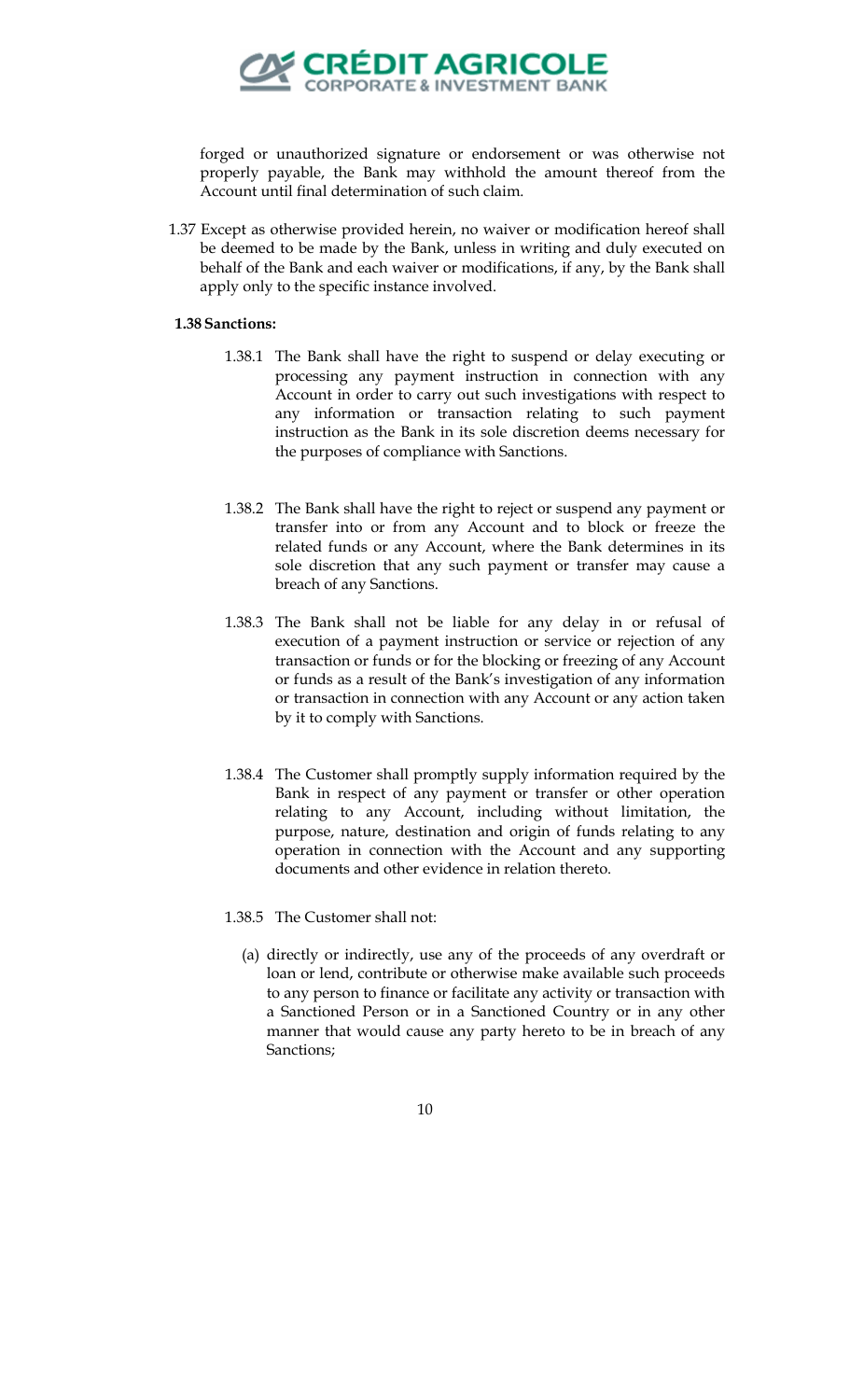

- (b) fund any payment under any overdraft or loan from proceeds derived, directly or indirectly, from any activity or transaction with a Sanctioned Person or a Sanctioned Country or in any other manner that would cause any party hereto to be in breach of any Sanctions.
- 1.38.6 The Customer shall (and shall procure that each member of its group of companies will) comply with Sanctions and shall maintain in effect and enforce policies and procedures designed to ensure compliance with Sanctions.
- 1.38.7 The Customer shall promptly supply information required by the Bank in respect of any payment or transfer or other operation relating to any Account, including without limitation, the purpose, nature, destination and origin of funds relating to any operation in connection with the Account and any supporting documents and other evidence in relation thereto.

## **1.39 Disclosure:**

- 1.39.1 The Customer understands and acknowledges that the Bank may be required to disclose the details of any of its Customers, including but not limited to, the details relating to signature/data, KYC details and other documents as required by applicable law (including but not limited to Rules 114F to 114H of the Income Tax Rules, 1962), and in this regard, the Customer authorizes the Bank to make such disclosures, as and when required and / or deemed necessary.
- 1.39.2 In particular, pursuant to Article 1649 of the AC of the French Tax Code, the French financial institutions (including the Bank) are required to perform all procedures for identifying financial accounts and the persons to be reported in a statement in accordance with the framework of agreements to enable the Automatic Exchange Of Information for tax purposes as signed by France/India. The Bank is also required under its policies to obtain detailed information about the accounts of its Customers.
- 1.39.3 In this regard, the Customer agrees to provide to the Bank, upon request, an application form titled "tax residence self-certification" and / or such other information as the Bank may require or request as regards itself and / or its financial dealings to enable the Bank to comply with its policies and / or applicable law. The Customer shall also upon the Bank's request, provide any additional documents that the Bank deems relevant to the successful completion of due diligence in the performance incumbent upon it. It is clarified that the Bank shall not be
	- 11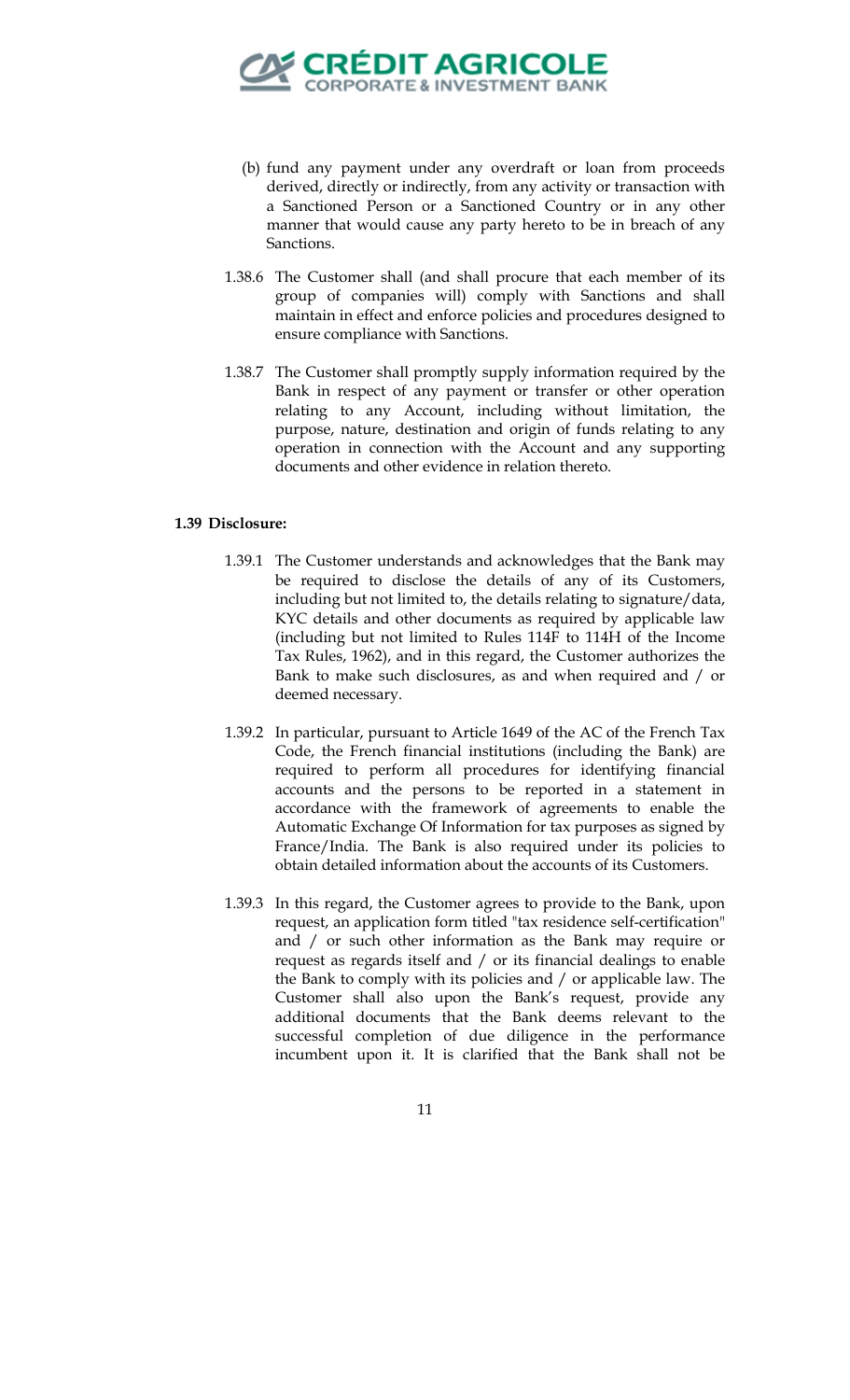

required to disclose the reason for seeking such disclosure to the Customer.

- 1.39.4 The Customer is informed and it consents that the Bank may have to communicate any information about the Customer directly or indirectly to the relevant authorities, including the French tax authorities for transmission to local authorities of the jurisdictions where the Customer, and if applicable, its beneficial owners who become the subject of a statement that has been identified as reportable and / or to such other regulator, authority or official as the Bank may in its sole and absolute discretion deem fit and / or appropriate.
- 1.39.5 The Customer further acknowledges and consents that the following information can be disclosed and / or reported:
	- (a) The identity of the Customer (name, address, place of residence for tax and the Customer Tax Identification Number [NIF] and the name, address, NIF and date and place of birth of each of its beneficial owners to be the subject of a statement) including information on financial accounts (balance or value range on the Account at the end of the calendar year or, if the Account was closed during the year or the period in question, the closure of the Account);
	- (b) financial income paid or credited on the Account, in particular:
		- (i) the total gross amount of interest, the total gross amount of dividends and the total gross amount of other income generated by the assets held in the Account, paid or credited to the Account (or under the Account) during the calendar year or other period of appropriate reference; and
		- (ii) the total gross proceeds from the sale or redemption of property paid or credited to the Account during the calendar year or other appropriate reference period for which the Financial Institution Reporting acted as custodian, broker, nominee or representative of the Customer.
- 1.39.6 Further, the Customer undertakes to promptly inform the Bank of any change in the information carried by it in the "tax residence self-certification", or any change in the additional information, immediately upon such change. The Customer also undertakes to promptly provide the Bank without delay, if requested, a "tax residence self-certification" or any additional material due to a change in circumstances including, but not limited to any change of the registered office or shareholding of the Customer and / or its beneficial owner. If such information is not provided, the Customer is informed that the Bank will consider the Customer as a resident of the jurisdiction in which the latter stated to be